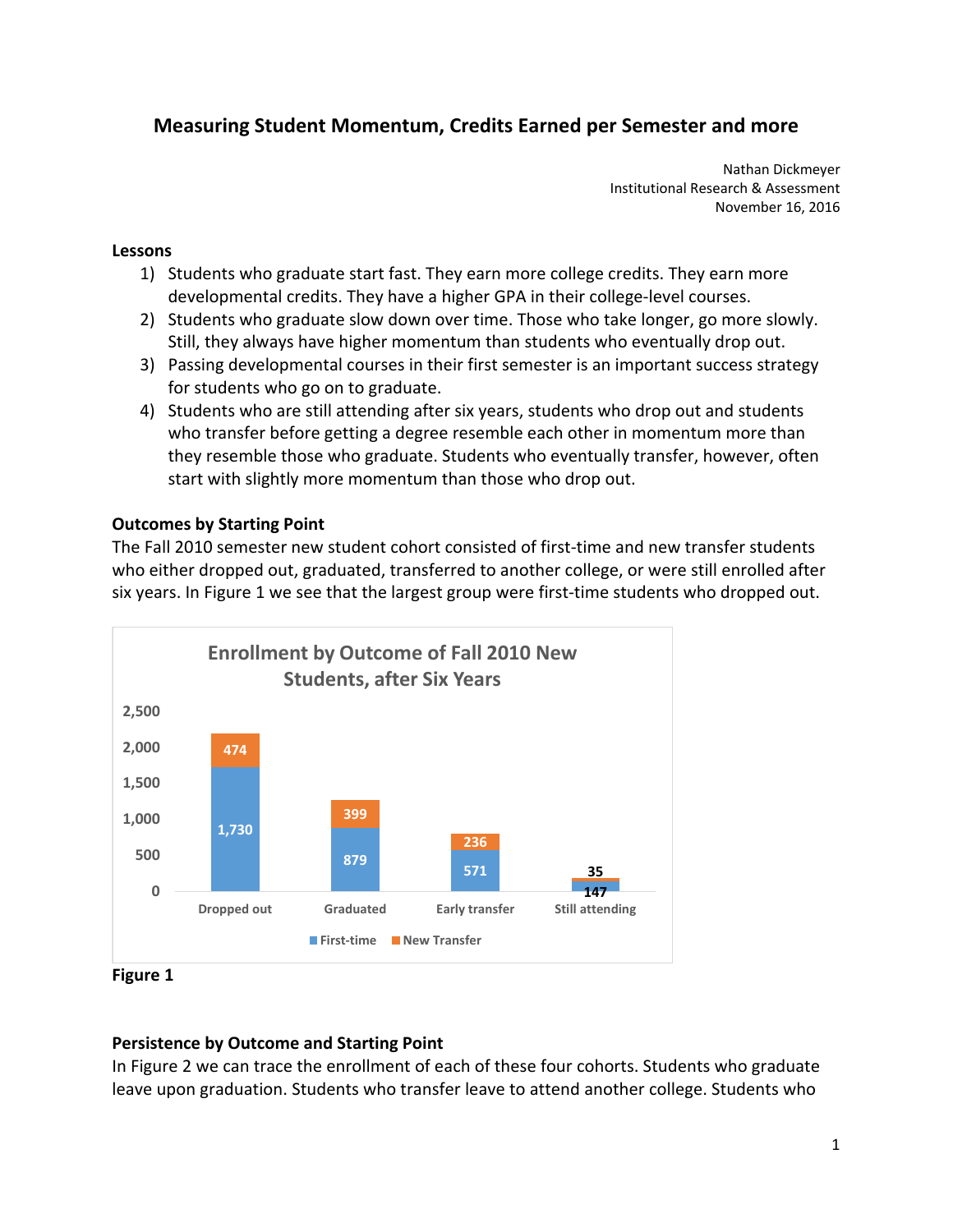drop out cannot be found in the enrollment records of any college. Students who are still attending, attend various semester to various degrees. (Any student who had not graduated or transferred and who was enrolled either Spring 2016 or Fall 2016 was counted as still enrolled.)

 In Figure 2 we can see the greater persistence of students who graduate. In another analysis we have seen that new transfers students tend to begin graduating earlier than new first‐time students, as is only reasonable. Nevertheless, the persistence of students who transfer is very similar to that of those who drop out. The timing of the decision to transfer appears very similar to the timing of the decision to leave college altogether. This suggests that students thinking of leaving school altogether might be easily convinced to try another college. More research and testing would be needed, however, to support this.

 We also found that regardless of whether the students began as first‐time or new transfers, their persistence, credit earning and GPA patterns varied more with their outcome, than their starting category. For that reason, the graphs that follow combine first‐time and new transfers. The patterns are also much easier to appreciate in the simplified form.



 **Figure 2**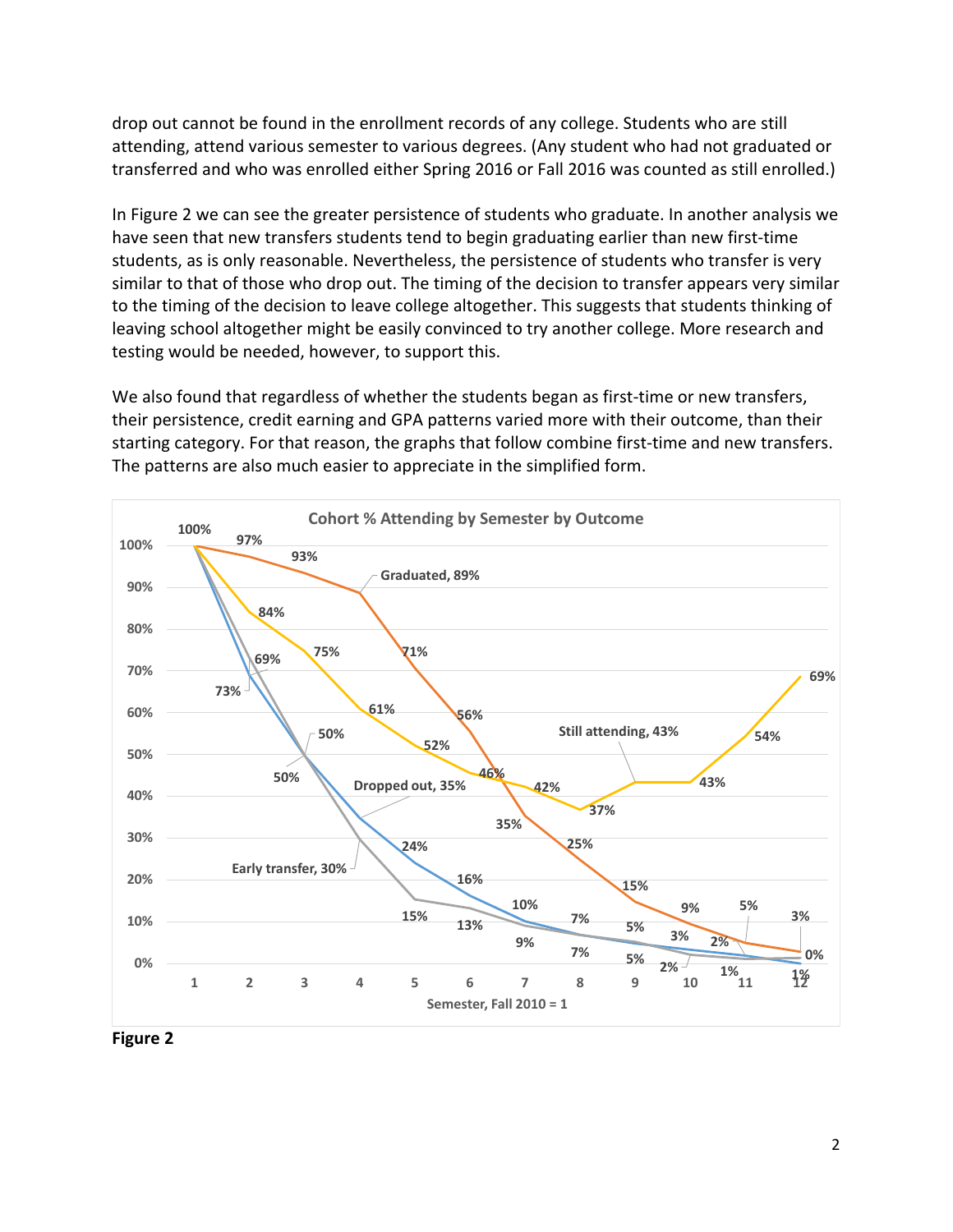### **Average College Credits Earned by Outcome**

 Figure 3 shows the stark differences in momentum by students who ended by graduating. In the first semester, students who graduated had earned 4.3 more credits than students who dropped out, and 3.5 more credits than those who are still attending with no degree after six years. Students who transferred early were intermediate between these, earning 2.1 credits fewer than those who would later graduate.

 In their third semester, students who would later drop out or are still enrolled earned 6.4 college credits fewer than those who graduated.

 These averages are only of those from the cohort who attended in each of the semesters beginning with Fall 2010. By the third semester, approximately 40% of those who drop out have already dropped out. Thus, the remaining "not‐yet‐dropped‐out" students should be considered "more successful." This explains why their average credit load does not drop, although it becomes more erratic as fewer students are included.

 On the other hand, the cohort of those who graduate falls more slowly as shown in Figure 2. The remainder are, almost by definition, those who are taking lighter loads, and, perhaps failing an occasional course. The early transfer cohort more closely resembles the graduated cohort, except that their ability to earn credits each semester ranges between 60% and 75% of those who graduated.

 Note also that it is not until the sixth calendar semester (not attendance semester) that the average student who graduates reaches 60 credits.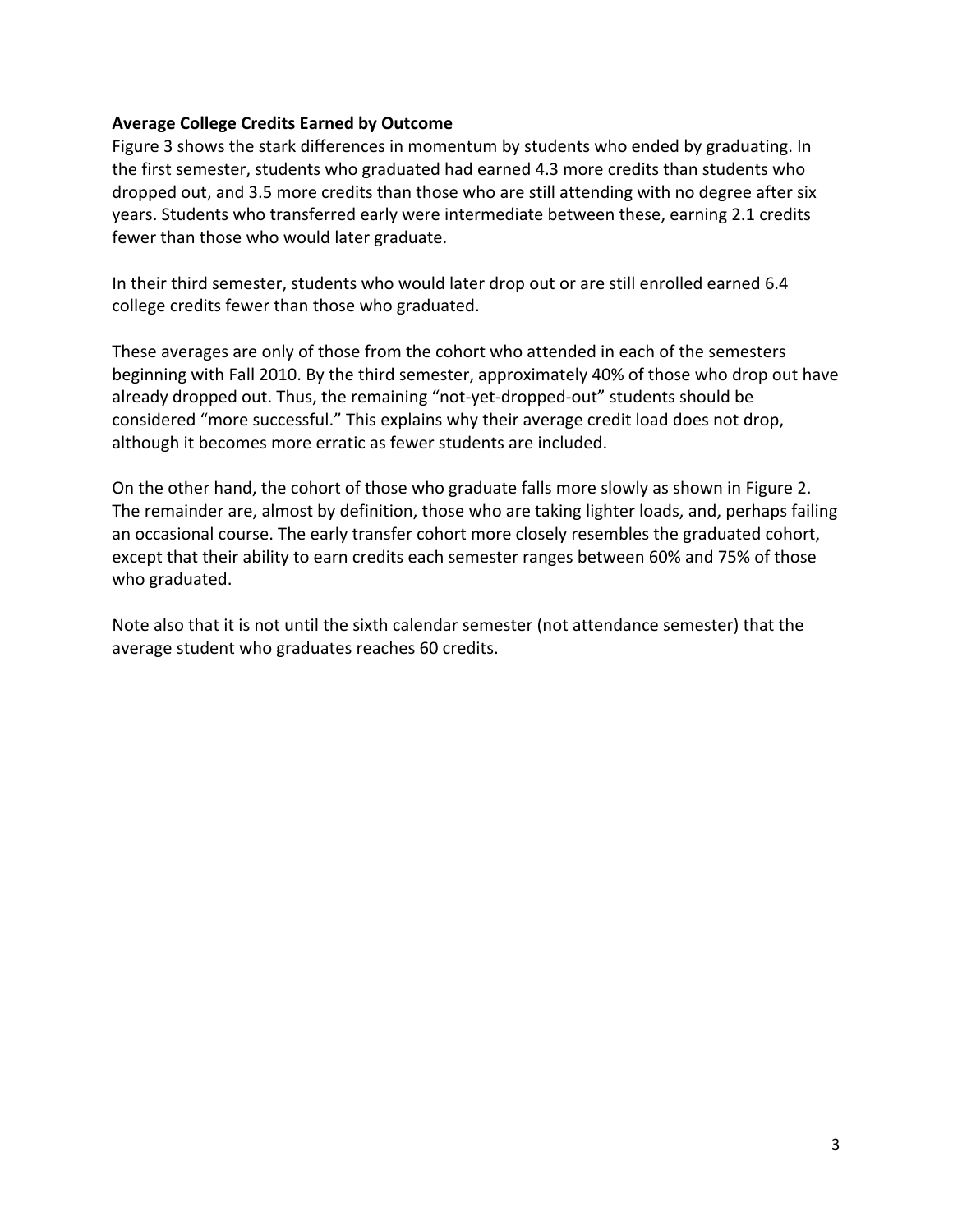

 **Figure 3**

# **Average Equated Credits Earned per Semester by Outcome: Giving Credit to Developmental Work**

 When we add to the college credits, credit for developmental courses and (the old) freshmen seminar, what appeared to be a picking up of momentum followed by a decline appears now to be a steady decline of momentum as shown in Figure 4.

 Students who transfer out early, drop out or are still attending appear to cluster closely together, well below the numbers of equated credits earned by those who graduate. All start high, but by the eighth semester, those who remain are averaging a rate that is about 60% of the rate for all those who began in the first semester.

 Although it may be an anomaly of this cohort, those who will graduate experienced a dip in the second semester, as though the burden of trying to get developmental out of the way and still earn credits caused them to want an easier semester in the spring. Still, their "easier" semester was nearly 80% more work than those who would not graduate from LaGuardia in six years.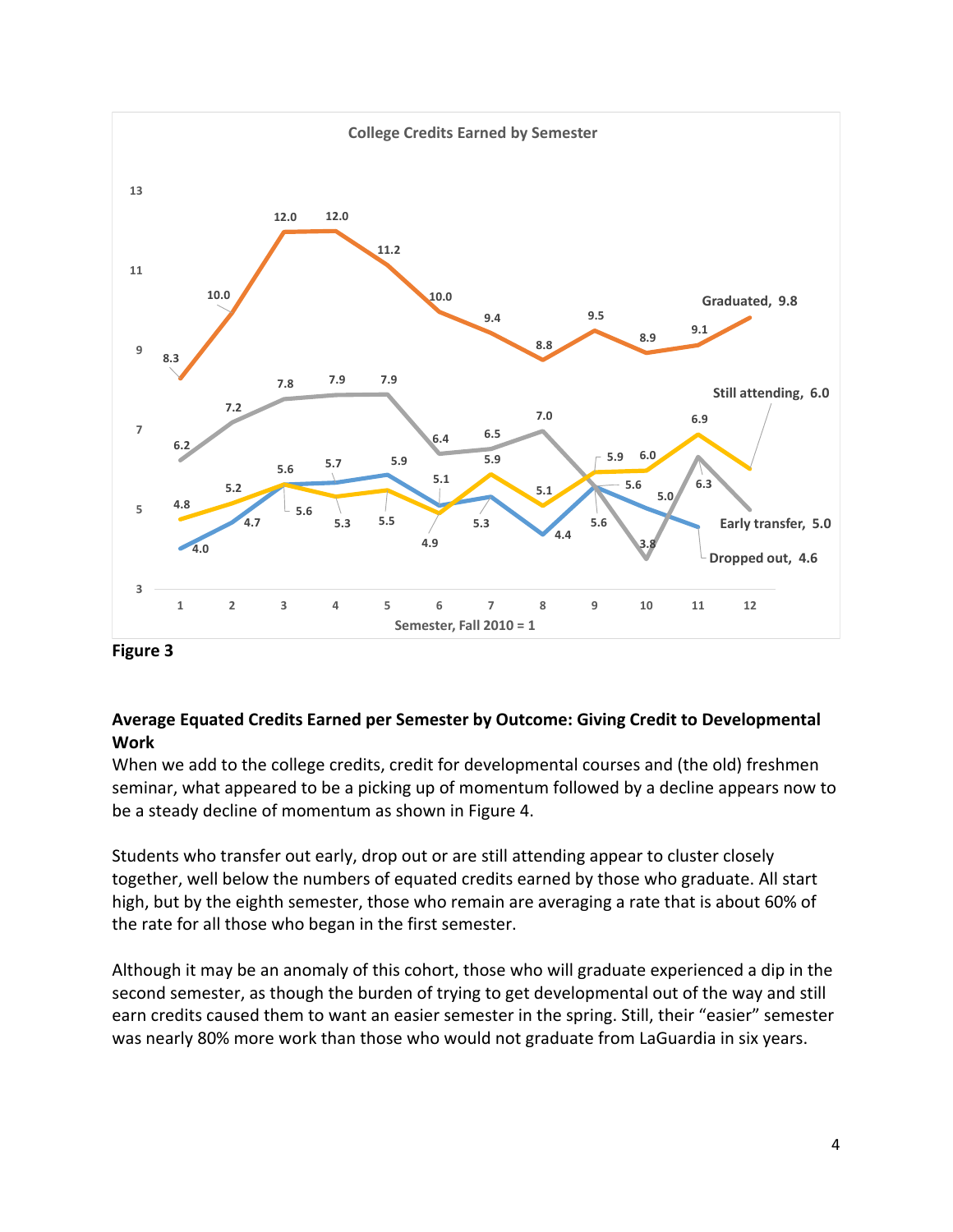

 **Figure 4**

# **Average Quality Points: College Credits Earned times GPA by Semester**

 Figure 5 suffers the same omission as Figure 3 in that it is best based only on courses with college credits. Many developmental courses are pass/fail and are not included in the GPA. Still, in the fourth semester, this measure of momentum shows that those who will graduate are moving more than 2 ½ times faster than those who will drop out.

 This is also a challenging measure of momentum in that four credits of C are the same as two credits of A: 16. While the comparison feels like apples and oranges, it still may be valid. A student moving slowly with good grades may be the same as a student moving quickly with mediocre grades.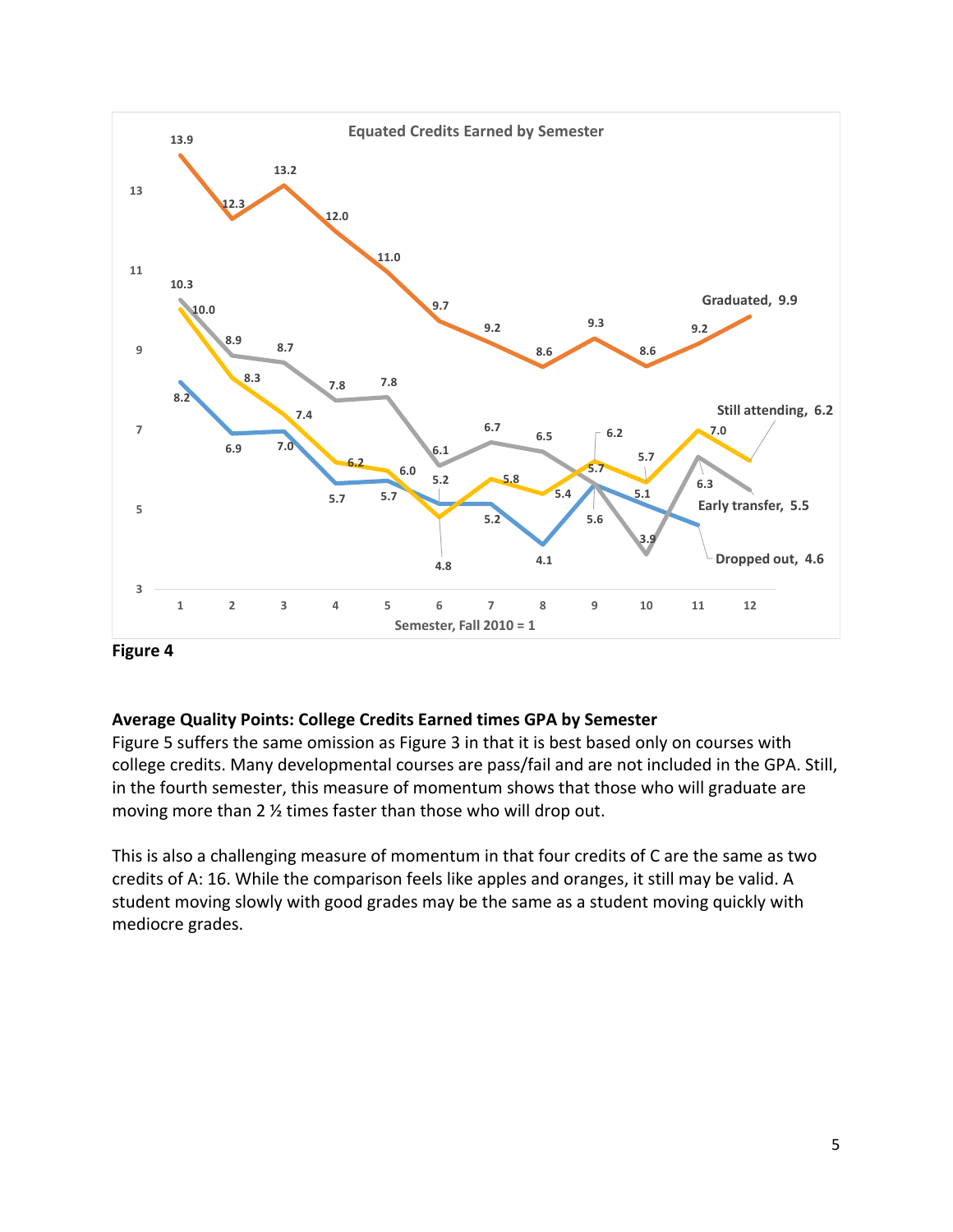

 **Figure 5**

# **Average False Quality Points: GPA times Equated Credits Earned**

 Or maybe these should be called ersatz quality points. Although the GPA does not apply to all the credits in equated credits, the two measures are combined for what they are worth independently. The GPA indicates the strength of commitment to studying for credit courses and the equated credits earned measure the progress made in working through required developmental and college‐level courses.

 The message is the same, without the slow start for students who graduate as they work their way through developmental credits: students who graduate earn two to two and one‐half as many false quality points each semester as students who eventually drop out. Students who transfer earn more than those who eventually drop out, but are closer in their progress to those who drop out than to those who graduate.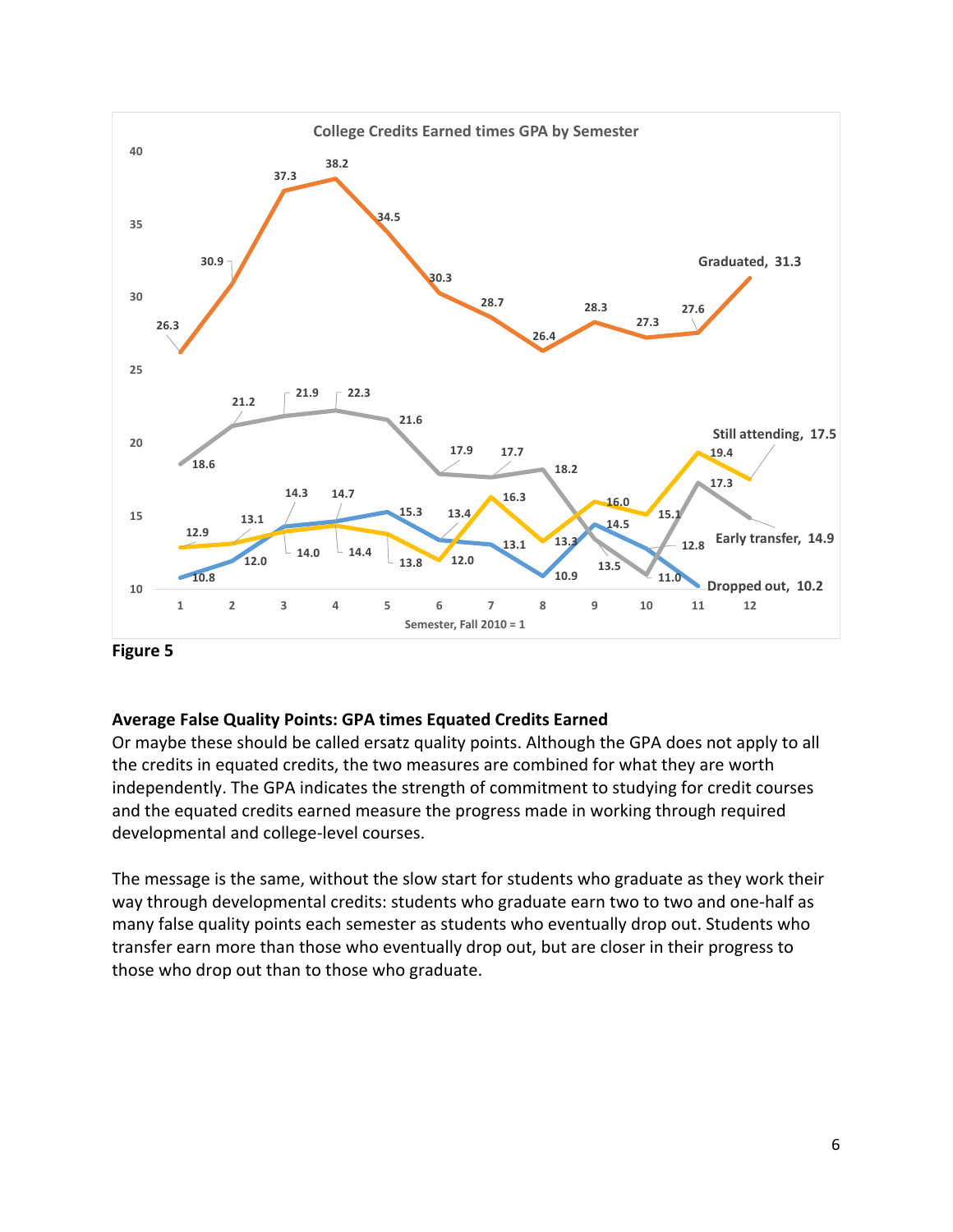

 **Figure 6**

# **Semester GPA by Outcome Group**

 Finally, when we look at quality points and false quality points, we have to ask, what is really driving the difference in apparent momentum between students who will graduate and those who will drop out. Is it GPA or credits earned? The answer is "both."

 Figure 7 shows the difference in average GPA among the various outcome groups. Average first semester GPA of those who will graduate is 2.76, while that of those who will drop out is 1.67. In Figure 2 we can see that those who will graduate earned 13.9 equated credits, while those who will drop out earned 8.2. The figures are obviously correlated. If you fail a course, you don't get credit. Thus, it is not surprising that the graduates' GPA is 65% higher than the drop outs', while their equated credits earned is 70% higher. Neither measure dominates.